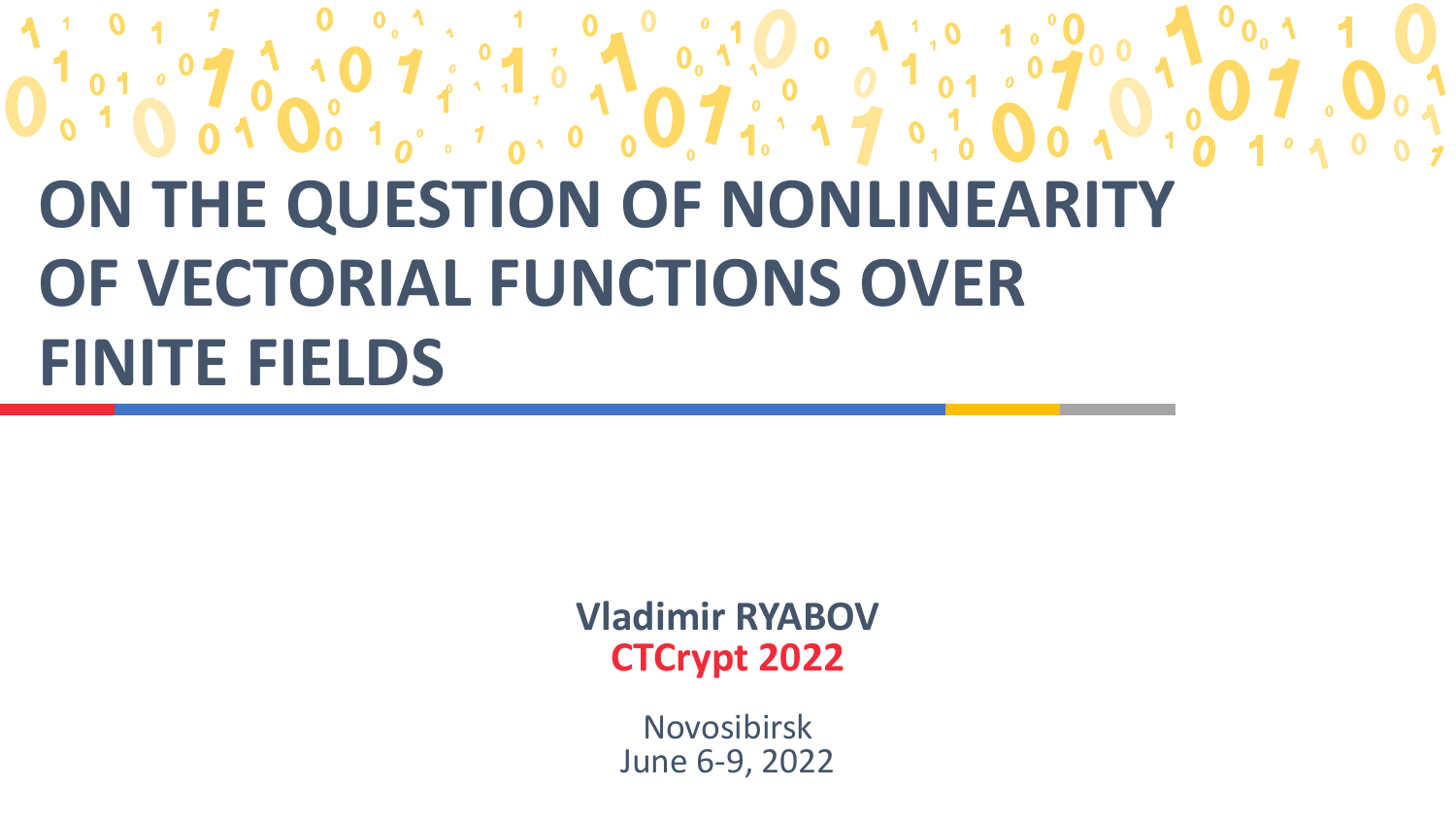- $F_q$  a finite field of *q* elements, where  $q = p^m$ ,  $p \in P$ ,  $m \in N^*$ ;
- $\int \int_{a}^{b} F_{q}^{n}$  an *n*-dimensional vector space over the field  $F_{q}$  , where  $n \in \mathbb{N}^{*}$ ;
- $P_q^{n,k}$  the set of all mappings of  $F_q^n$  into  $F_q^k$  or q-valued vectorial functions;
- $A_q^{n,k}$  and  $L_q^{n,k}$  the subsets of all affine fnd linear mappings from the set  $P_q^{n,k}$ . In the case  $k \leq n$ , a vectorial function  $F \in P_q^{n,k}$  is called *balanced* if for any  $y \in F_q^{\;k}$ the condition  $F^{-1}(y) = q^{n-k}$  is satisfied.
	- $B_q^{n,k}$  the subset of all balanced vectorial functions from the set  $P_q^{n,k}$ .

For  $k = n$  the set  $B_q^{n,n}$  coincides with the set of *permutations* of the space  $F_q^n$ .

- $S_q^n$  the subset of all permutations of the space  $F_q^n$ ;
- $\rho(F,F')$  the Hamming distance in the space  $F_{ak}$ <sup>*qn*</sup> between the functions *F* and  $F'$  from  $P_q^{n,k}$ .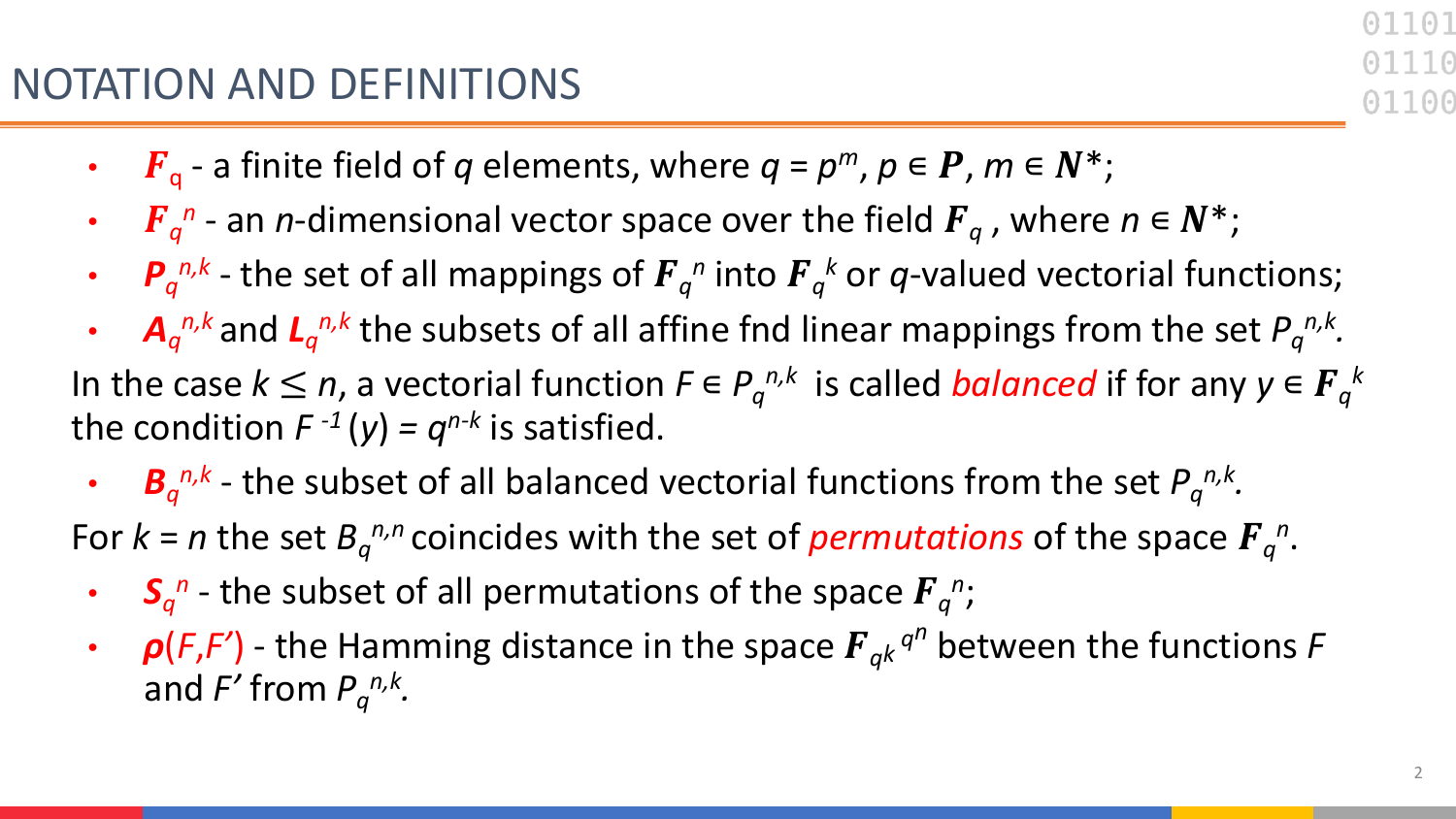Two approaches to determining the measure of closeness of a discrete function to linear ones:

- based on an estimate of the Hamming distance from a function to a set of linear mappings;
- based on the difference properties of the function.

[Glukhov M.M., "On the approximation of discrete functions by linear functions", Mat. Vopr. Kriptogr., 7:4 (2016), 29–50. In Russian]

Both approaches are widely used in cryptography.

The present paper considers the possibilities of approximating *q*-valued vectorial functions by affine analogs in the framework of the first approach.

Let's now imagine how this approach was previously used for the cases of Boolean functions, *q*-valued functions and *q*-valued vectorial functions.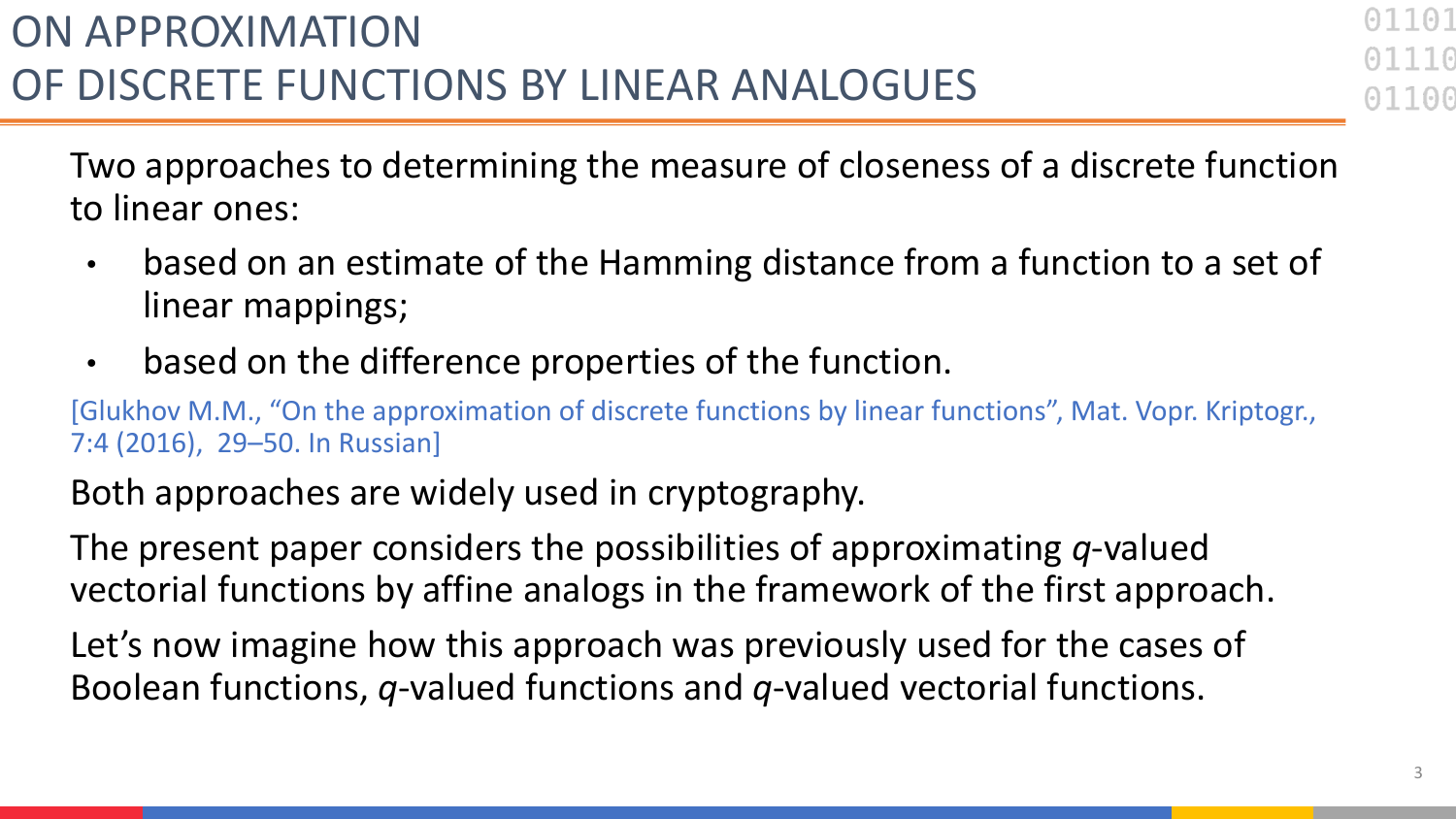Soviet cryptographers in the 1960s studied the *statistical structure* of Boolean functions, which for the function  $f \in P_2^{n,1}$  is the set  $\{\Delta_f^{\prime} \mid I \in L_2^{n,1}\}$ , where  $\Delta_f^{\prime} = 2^{n-1}$  -  $\rho(f,I)$ .<br>The value of the maximum modulus  $\Delta_f$  of such coefficients can be considered as a measure of closeness to the set  $A_2^{n,1}$ . It was shown that the lower bound  $\Delta_f \geq 2^{n/2-1}$  is achievable only for even *n* for the class of functions called *minimal.* [Glukhov M. M., "On the approximation of discrete functions by linear functions"... + Tokareva N. "Bent functions: results and applications to cryptography", Academic Press, Elsevier, Global, 2015, 220 p.]

A few years later, for even *n*, Boolean *bent* functions were defined, which are essentially minimal. [Rothaus O. S., "On "bent" functions", Journal of Combinatorial Theory, Series A, 20:3 (1976), 300-305]

As a similar measure of closeness of the function  $f \in P_2^{n,1}$  to the set  $A_2^{n,1}$ , the value *N<sub>f</sub>* = min { $\rho(f,a)$  | a  $\in A_2^{n,1}$ } was defined, which was called the *nonlinearity* of the function *f.* It was shown that the upper bound

$$
N_f \leq 2^{n-1} \cdot 2^{n/2-1} \quad (1)
$$

is achievable only for even *n* for Boolean bent functions. [Meier W., Staffelbach O. "Nonlinearity criteria for cryptographic functions", EUROCRYPT 1989, LNCS 434, Springer, Berlin, Heidelberg, 1990, 549-562]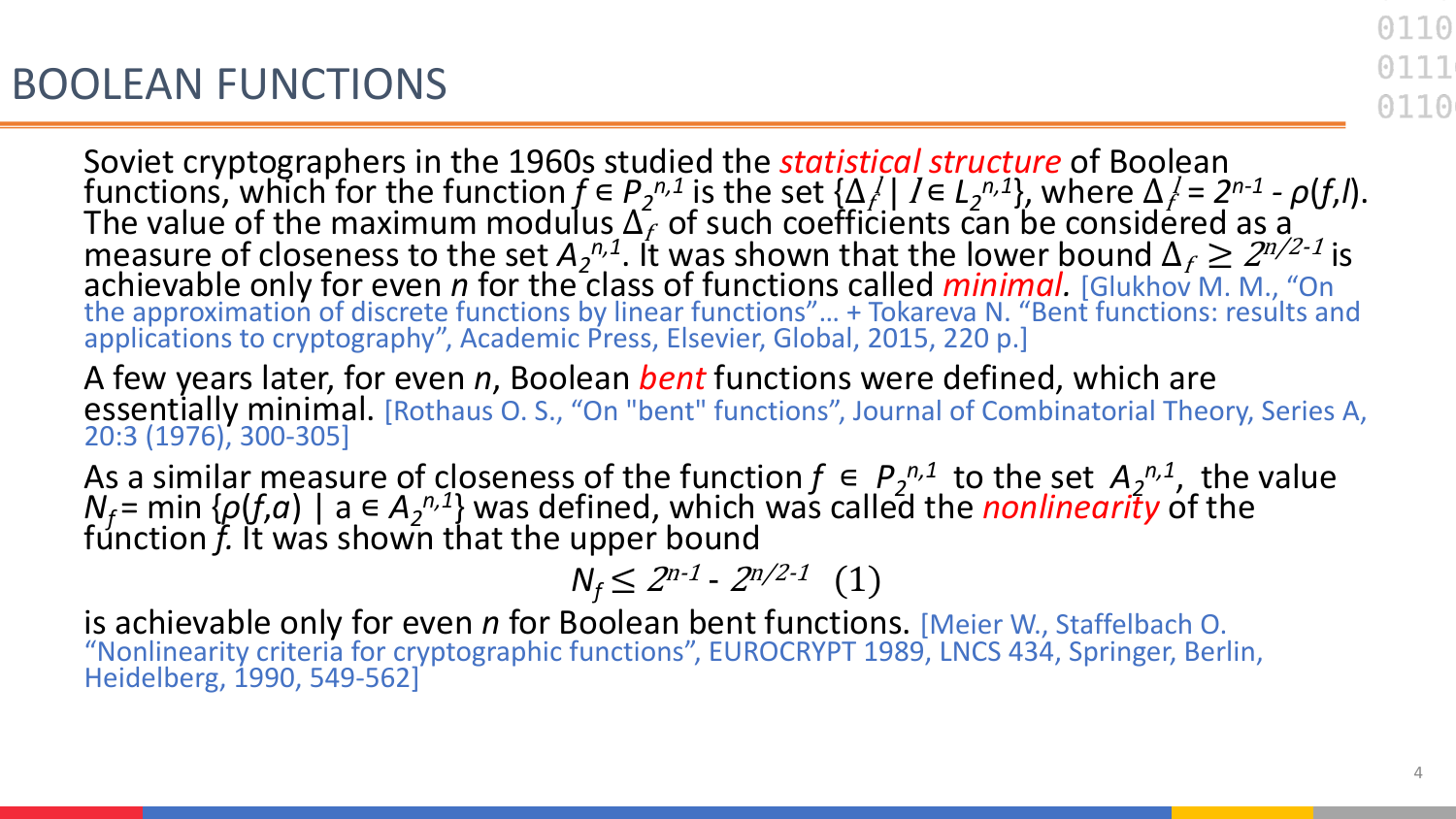The statistical structure of q-valued functions, as well as its analogue with respect to the set of affine functions, were considered by Ambrosimov A.S. [Ambrosimov A.S., "Approximation of k-ary functions by functions from the given system", Fundam. Prikl. Mat., 3:3, (1997), 653-674. In Russian] Taking into account the normalization used by him, the latter, which we will call the *extended statistical structure*, for the function  $f \in P_q^{n,1}$  has the  $\text{form } \{ \delta(f,a) \mid a \in A_q^{n,1} \}, \text{ where } \delta(f,a) = (q-1)/q - \rho(f,l)/q^n.$ 

By analogy with Boolean case, the Hamming distance from the function  $f \in P_q^{n,1}$  to the set  $A_q^{\,n,1}$  was called *nonlinearity* of the function f. [Nyberg K. "On the construction of highly nonlinear permutations", EUROCRYPT 1992, LNCS 658, Springer, Berlin, Heidelberg, 1993, 92-98]

In previous works of the author, the study of the extended statistical structure and nonlinearity of *q*-valued functions was continued. In particular, the upper bound

$$
N_f \le (q-1)q^{n-1} - q^{n/2-1} (2)
$$

was proved, which, as was reported at the previous symposium, for *q* > *2*, even for even *n*, is achieved only for a part of the *q*-valued bent functions.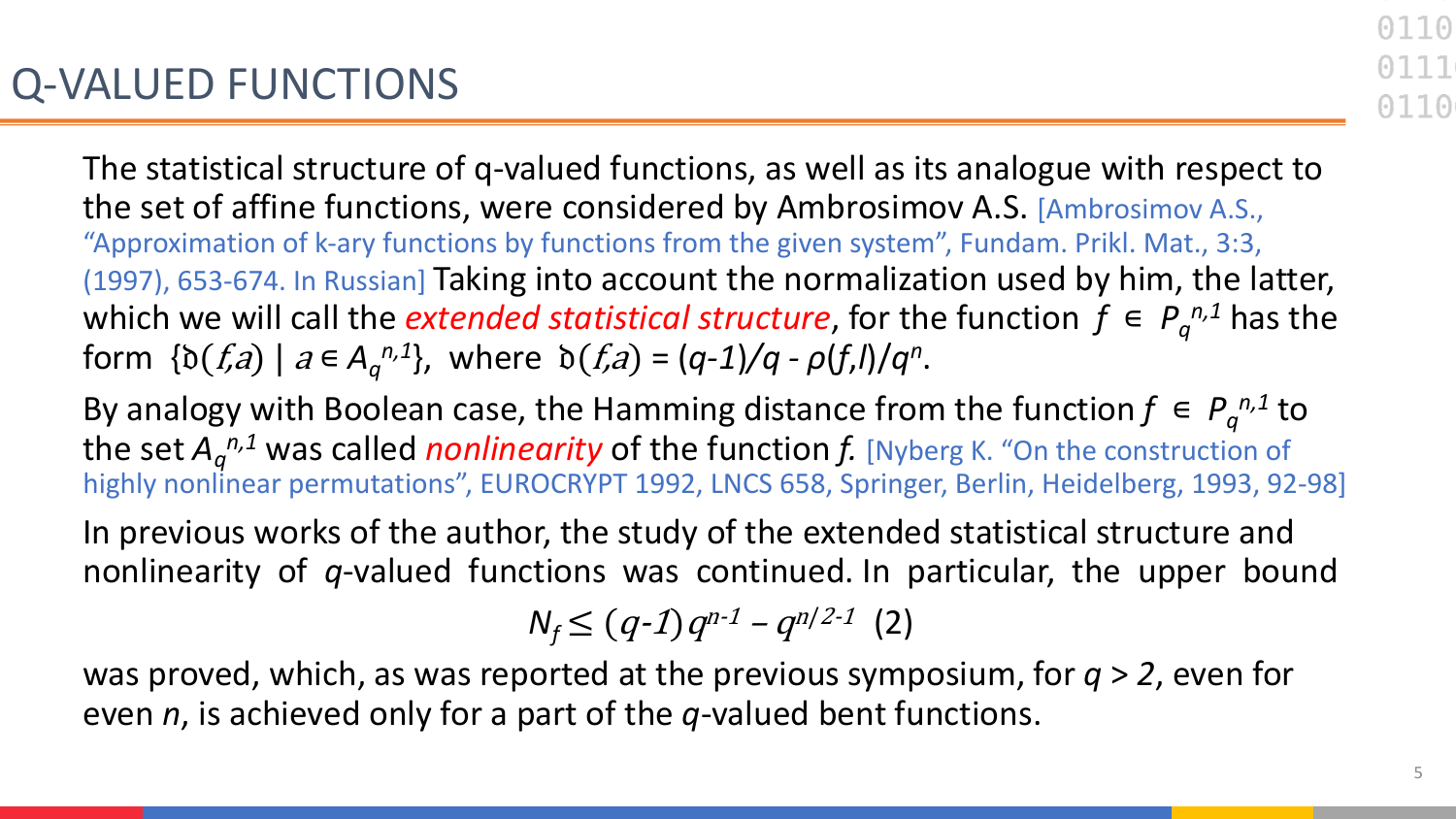In the recently published work of the author, the study of the extended statistical structure and nonlinearity of *q*-valued vectorial functions was started. [Ryabov V.G., "Approximation of vector functions over finite fields and their restrictions to linear manifolds by affine analogues", Diskr. Mat., 34:2 (2022), 83-105. In Russian]

For the mapping  $F \in P_q^{n,k}$ , the *extended statistical structure* is the set  $\{\delta(F,A) \mid A \in A_q^{n,k}\},$ where  $\delta(F,A) = (q^k - 1)/q^k - \rho(F,A)/q^n$ , and the *nonlinearity*, by analogy with the previous definitions, is given by the formula

*N<sub>F</sub>* = min { $ρ(F,A)$  |  $A ∈ A<sub>q</sub><sup>n,k</sup>$ }. (3)

The value of the maximum coefficient of the extended statistical structure  $\delta_F$  and the nonlinearity  $N_F$  can be considered as a measure of closeness of the mapping  $F$  to the set  $A_q^{n,k}$ . These parameters are related by the equality  $N_F = (q^k - 1)q^{n-k}$ -  $\delta_F q^n$ . An upper bound was also obtained

$$
N_F \le (q^k - 1)q^{n-k} - q^{n/2-k}.\ (4)
$$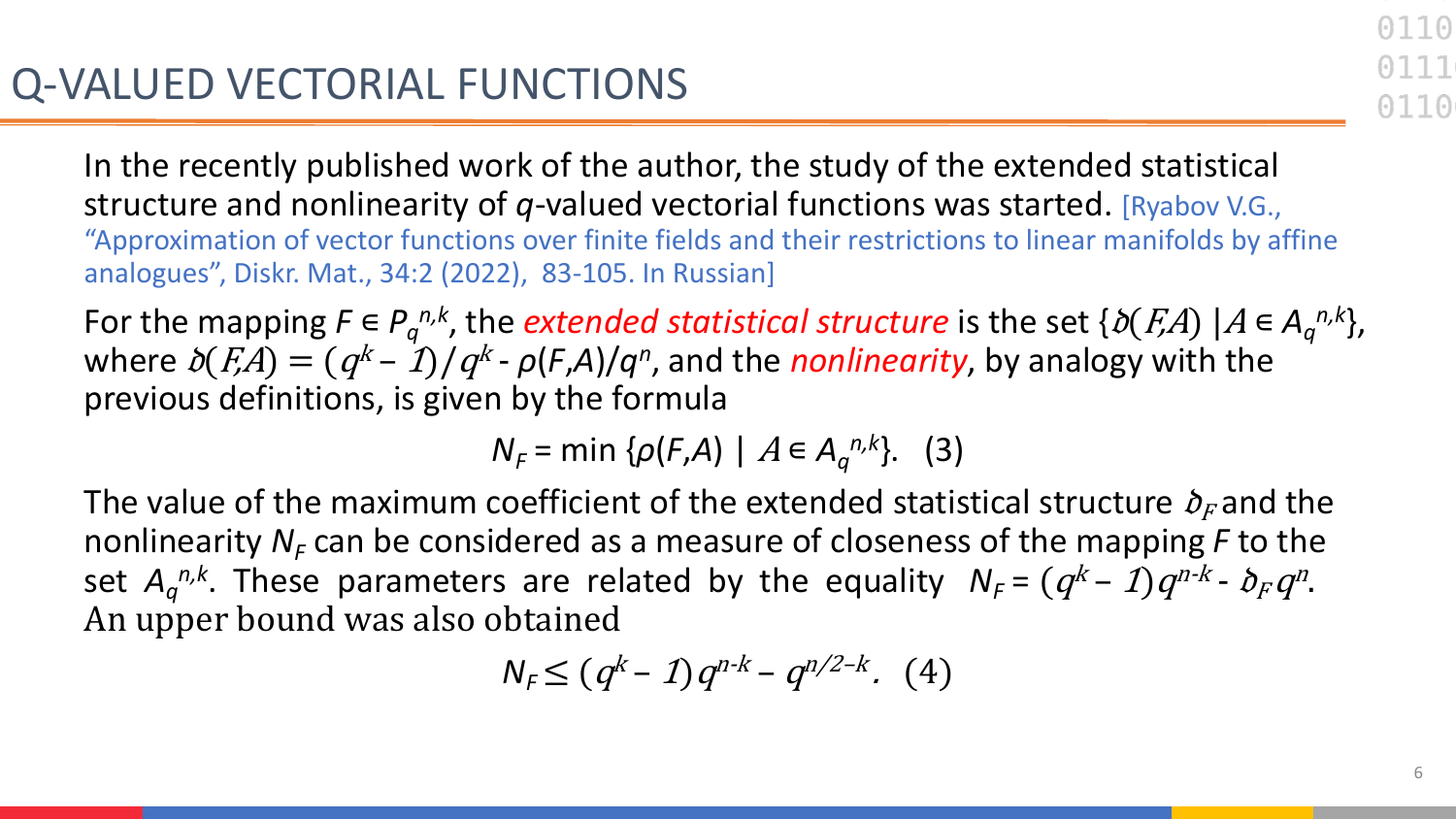To date, other types of nonlinearity of *q*-valued vectorial functions, which are in demand in linear and differential methods of cryptanalysis, have become widespread.

An important place is occupied by the nonlinearity defined for the mapping  $F ∈ P_q^{n,k}$ with a set of coordinate functions  $f = (f_1, ..., f_k)$  by the formula

*NL<sub>F</sub>* = min {  $N_{\langle w, f \rangle}$  |  $w \in F_q^k \setminus \{0\}$  }. (5)

[Nyberg K. "On the construction of highly nonlinear permutations"...]

Using an approach based on the difference properties of a vectorial function from *P<sub>q</sub>*<sup>*n,k*</sup> involves studying the structure  $\{\delta_F^{a,b} \mid a \in F_q^n \setminus \{0\}, b \in F_q^k\}$ , where  $\delta_F^{(a,b)} = |\{x \in F_q^n \mid F(x \oplus a) \ominus F(x) = b\}|$ . The value of the maximum coefficient of this structure  $\delta_F$  defines another type of nonlinearity of the vectorial function F.

However, it should be noted that when using  $N L_f$  and  $\delta_F$  to measure the proximity of the mapping F to the set  $A_q^{n,k}$ , collisions may occur when vectorial functions that are not affine are equated to affine ones.

0110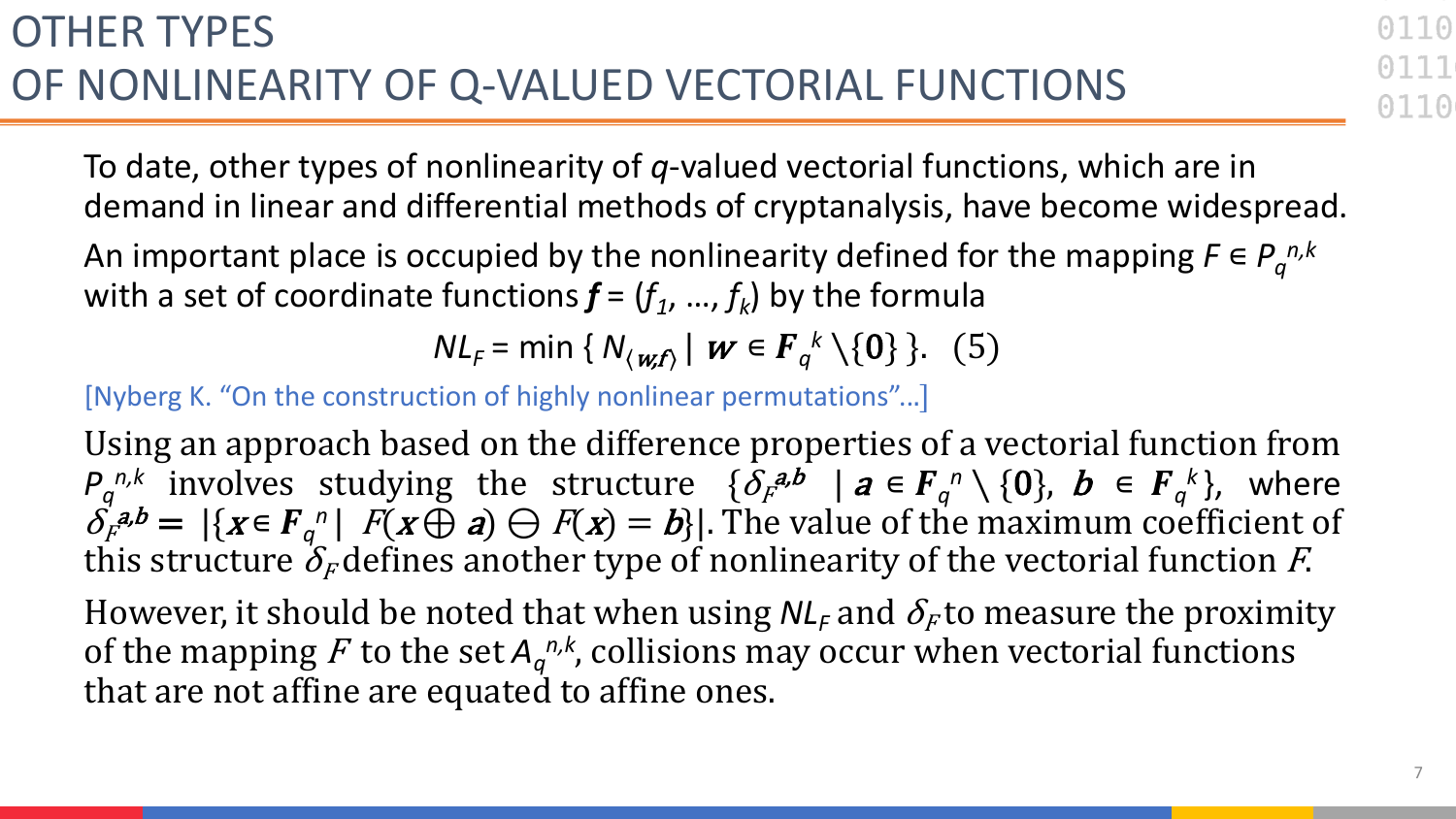The previously used proximity measures for vector functions were not metrics. In contrast, the Hamming distance used here is a metric in a space representing all mappings from  $P_q^{n,k}$ .

It is directly related to the maximum size of a piecewise affine region and allows one to obtain a lower bound on the number of such regions for all possible representations of a *q*-valued vectorial function in piecewise affine form.

For clarification, we use another well-known concept. Let us divide the space  $F_q$ <sup>n</sup> into sets on which the restrictions of the vectorial function  $F \in P_q^{n,k}$  coincide with the restrictions of some affine mappings. The smallest number of such sets under all possible partitions is called the order of affinity and is denoted by *ard F*. [Fomichev V.M., "Discrete mathematics and cryptology", Dialog-MIFI, Moscow, 2003, 397 p. In Russian].

*ard*  $F \geq \left[ q^n / (q^n - N_F) \right]$ . (6)

The use of an extended statistical structure creates a basis for studying the possibilities of representing *q*-valued mappings in a piecewise affine form, which can be useful in the case of applying analysis methods that use affine approximations (see, for example, [Gorshkov S.P., Dvinyaninov A.V., "Lower and upper bounds for the affinity order of transformations of Boolean vector spaces", Prikl. Diskr. Mat., 2(20), (2013), 14-18. In Russian]).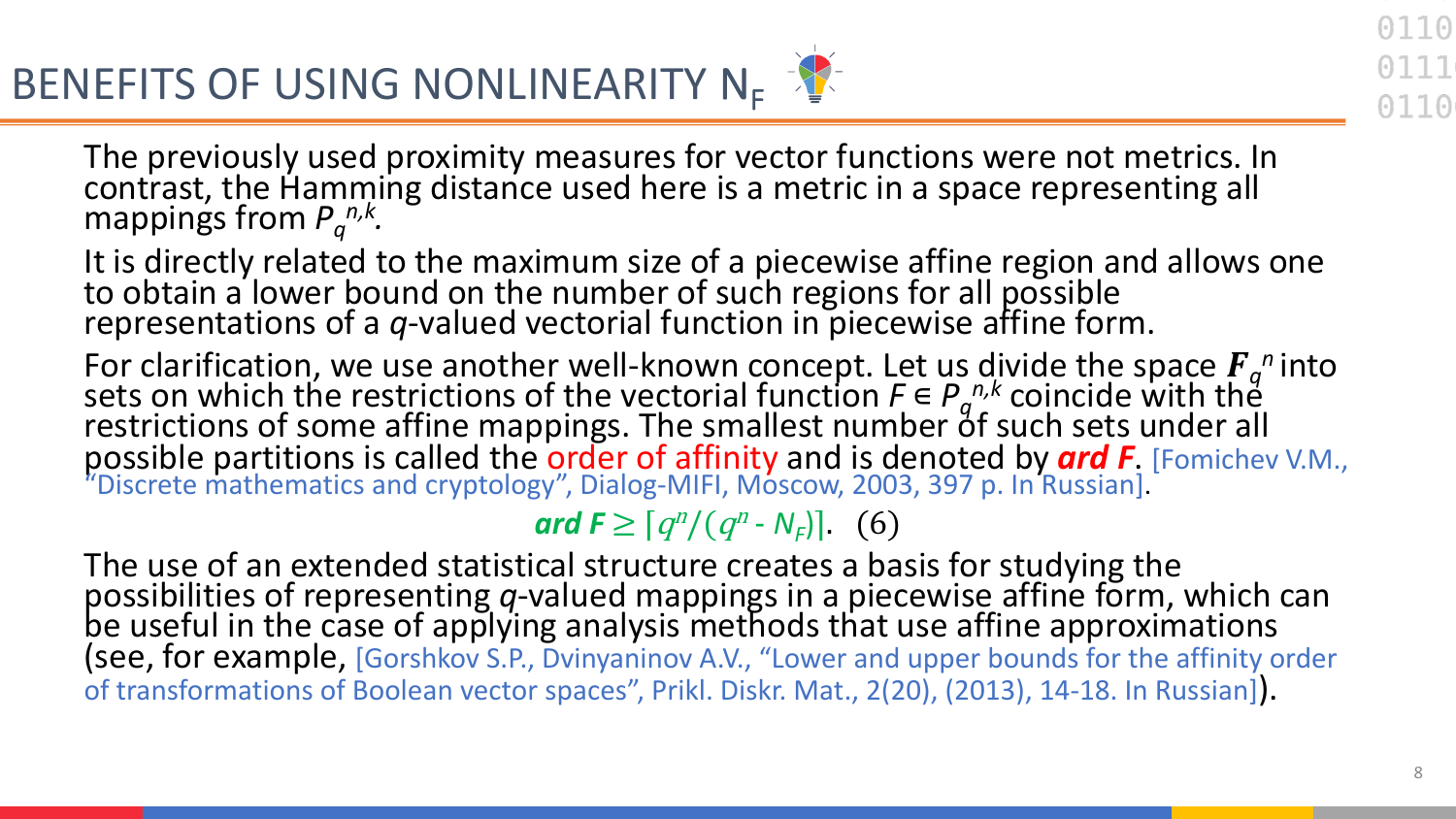[Ryabov V.G., "Approximation of vector functions over finite fields and their restrictions to linear manifolds by affine analogues"…]

it was shown that the unordered set of coefficients of the extended statistical structure  $\{\delta(F,A)\}$  and the nonlinearity  $N_F$  are invariants for **EA**-equivalent *q*valued vector functions from *Pq n,k*;

$$
\triangleright \quad N_F \geq \max \{ N_{\langle w, f \rangle} \mid w \in F_q^k \} \geq N L_F.
$$

For the balanced mapping  $G \in B_q^{n,k}$ , we obtain a refinement of the upper bound (4)

 $N_G \leq (q^k - 1)q^{n-k} - |q^{n/2-k}| - 1$ . (7)

It follows from (6) that the permutation  $S \in S_q^n$  satisfies the upper bound

$$
N_S \leq q^n - 2 \quad (8)
$$

Taking into account the correspondence of permutations  $S \in S_q^n$  and  $s \in S_{qn}^1$ , we have a chain of inequalities  $0 \leq NL_s \leq N_s \leq N_s \leq q^n - 2$ .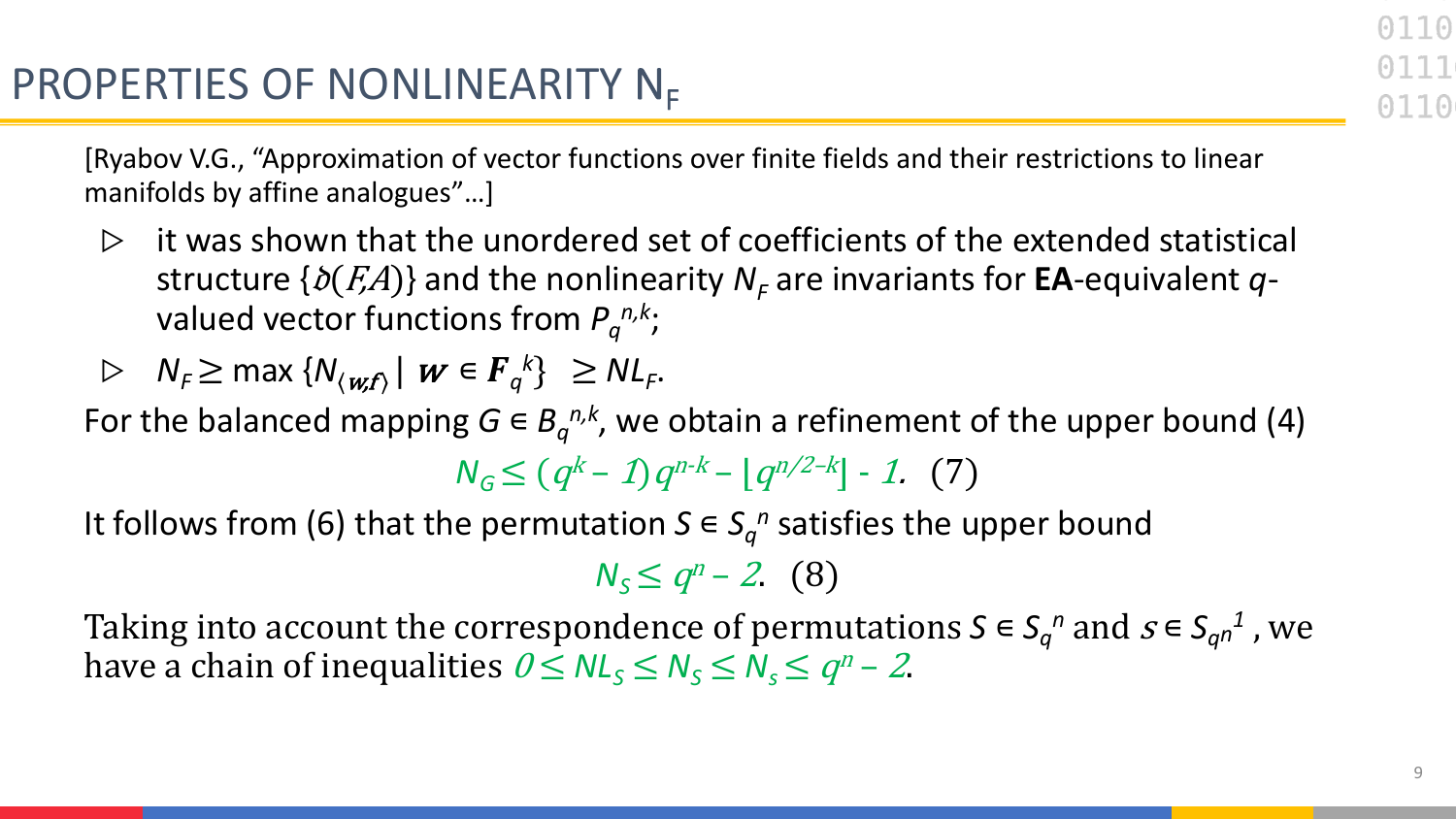In the case of balanced mappings and permutations, following from  $(1)$  the upper bound of the alternative nonlinearity of the form  $2^{n-1}$  –  $2^{n/2-1}$  can be refined using the well-known estimate of the nonlinearity of balanced functions, namely, for *G* ∈  $B_q^{n,k}$  (*S* ∈  $S_q^n$ ),  $n \geq 4$ , we have the inequality of the form

 $N L_G \leq 2^{n-1} - 2^{n/2-1} - 2$ . (9)

[Seberry J., Zhang X.-M., Zheng Y., "Nonlinearity and propagation characteristics of balanced Boolean functions", Information and Computation, 119:1, (1995), 1-13]

Using the Sidelnikov–Chabaud–Vaudenay's bound, we also get an upper bound for a permutation  $S \in S_q^n$  of the form  $N L_S \leq 2^{n-1} - 2^{(n-1)/2}$ .

Consider the Boolean permutations from  $S_2^4$ . Among the "good" permutations, the researchers include those generated by the power function  $x^d$  over the field  $\bm{F}_{16}$ for *d* = *7, 11, 13, 14*. Indeed, all these four permutations have, in accordance with (9), the maximum possible alternative nonlinearity equal to *4*, a nonlinearity equal to *9*, and in accordance with (6) an affinity order greater than or equal to *3*.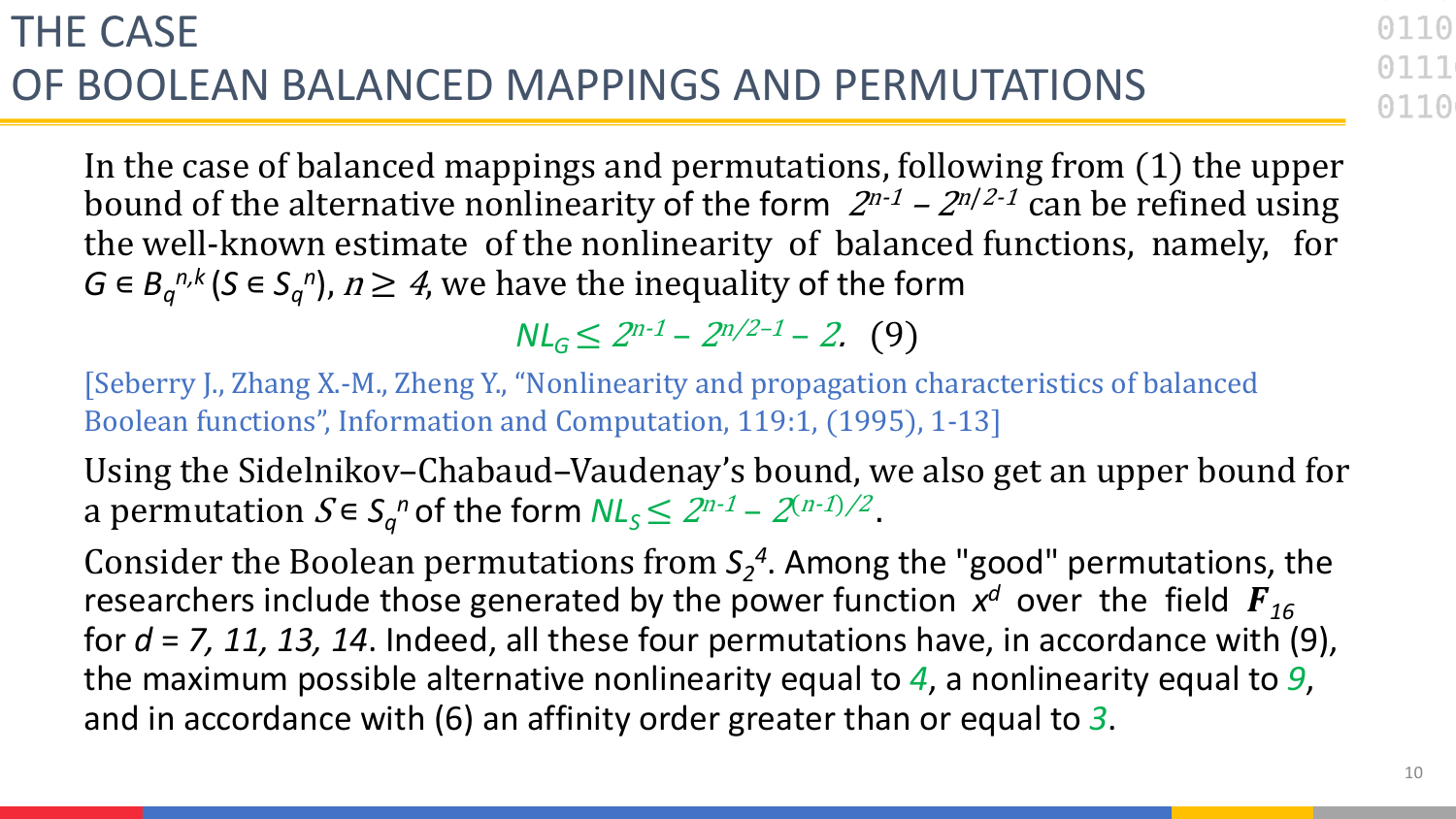## THE CASE OF BOOLEAN BALANCED PERMUTATIONS (continued)

Adams C. and Tavares S. proposed "good" permutations in their opinion, the first of which was called the permutation  $S' \in S_2^4$  generated the permutation of the form *s'* = { *9, 13, 10, 15, 11, 14, 7, 3, 12, 8, 6, 2, 4, 1, 0, 5*} ∈ S<sub>16</sub><sup>1</sup>. [Adams C., Tavares S., "Good S-<br>boxes are easy to find", CRYPTO 1989, LNCS 435, *Springer, Berlin, Heidelberg, 1990, 612-615*]

Permutation S', like the previous four permutations, has the maximum possible alternative  $N L_{S'}$  nonlinearity equal to 4. However, its nonlinearity  $N_{S'}$  is equal to 8 and, as can be seen from the table below, its order

| $\mathsf{X}$   | 0000 | 0001 |  |  |  | 0010 0011 0100 0101 0110 0111 1000 1001 1010 1011 1100 1101 1110 1111 |  |      |      |                |      |      |
|----------------|------|------|--|--|--|-----------------------------------------------------------------------|--|------|------|----------------|------|------|
| $\mathbf{S}'$  |      |      |  |  |  | 1001 1101 1010 1111 1011 1110 0111 0011 1100 1000 0110 0010 0100      |  |      |      | 0001 0000 0101 |      |      |
| $\mathbf{A}_1$ |      |      |  |  |  | 1001 1101 0011 0111 1101 1001 0111 0011 1100 1000 0110 0010           |  |      |      | 1000 1100 0010 |      | 0110 |
|                |      |      |  |  |  | 1110 1011 <mark>1010 1111 1011 1110</mark> 1111 1010 0001 0100 0101   |  | 0000 | 0100 | 0001           | 0000 | 0101 |

The reverse situation is also possible. For example, for the permutation  $S'' \in S_2^4$ generated by the permutation s" from Appendix "A" of GOST R 34.11-94 of the form  $S'' = \{6, 12, 7, 1, 5, 15, 13, 8, 4, 10, 9, 14, 0, 3, 11, 2\} \in S_{16}^{-1}$ , the value of the alternative<br>nonlinearity  $N L_{S''}$  is only *2*, but its nonlinearity  $N_{S''}$ is equal to *9*, and the order of affinity<br>*ard S*″is eq 110

0110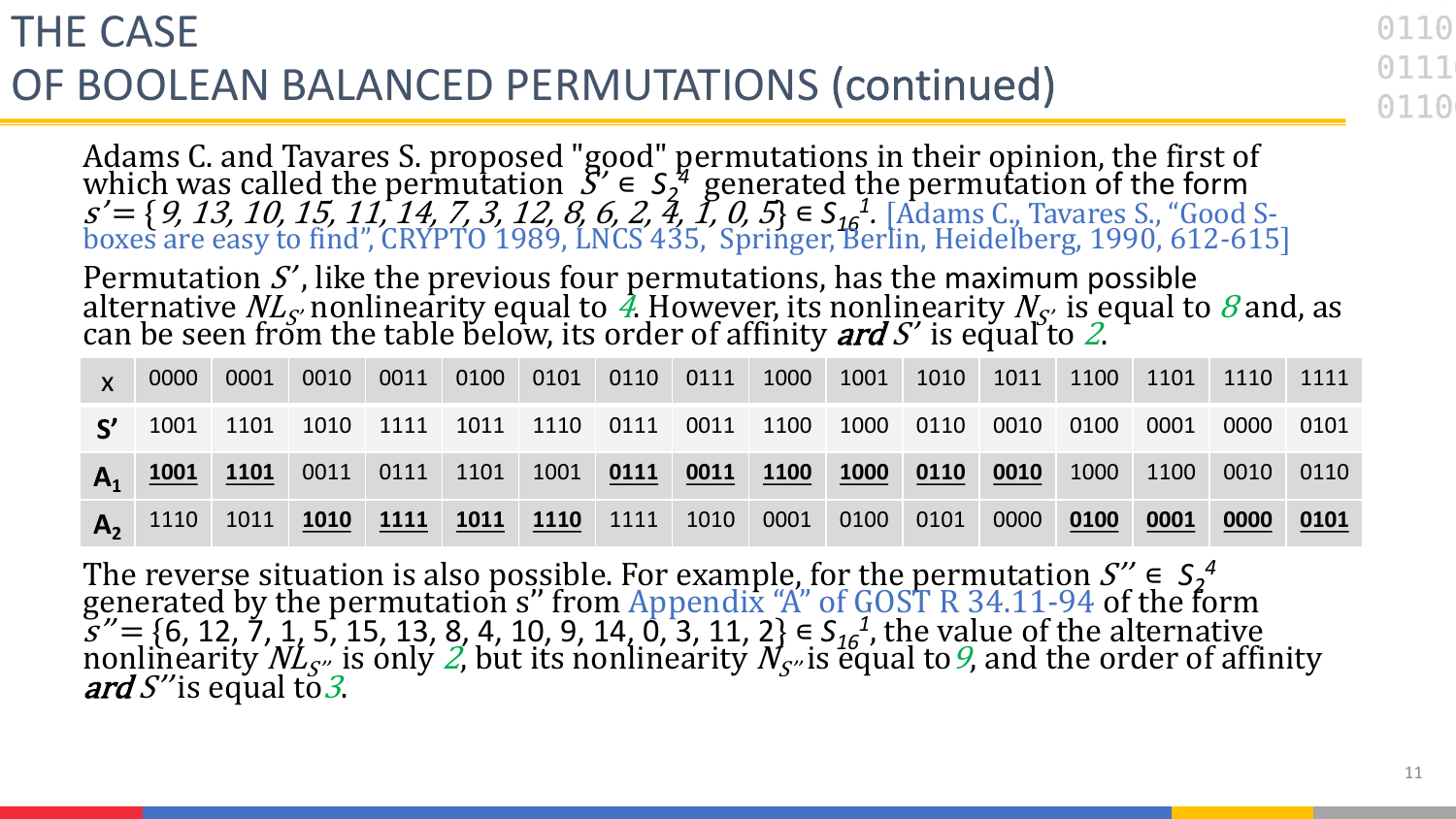ESTIMATES FOR THE DISTRIBUTION OF NONLINEARITY OF BALANCED MAPPINGS AND PERMUTATIONS

Consider a set of mappings with nonlinearity not exceeding a given value of the form  ${F \in P_q^{n,k} \mid N_F \leq r}$ , where  $0 \leq r \leq q^n$  (in what follows, we will use the short notation  $\{N_F \leq r\}$ ). As follows from (4), for  $r \geq (q^k-1)q^{n-k} - q^{n/2-k}$  the set  $\{N_F \leq r\}$  coincides with the entire set  $P_q^{n,k}$ .

In the case of  $k = 1$ , it is shown that for Boolean functions for  $0 \le r < 2^{n-1} - 2^{n/2-1}$  the  $\frac{1}{2}$  following inequality holds:  $|\{N_f \leq r\}| \leq 2^{n+1} \sum_{i=0}^n {2^n}_i$ . [Zubkov A.M., Serov A.A., "Bounds for the number of Boolean functions admitting affine approximations of a given accuracy", Discrete Math. Appl., 20:5-6 (2010), 467-486] This result was generalized to the case of *q*-valued functions. [Ryabov V.G., "Approximation of restrictions of q-valued logic functions to linear manifolds by affine analogues", Discrete Math. Appl., 31:6 (2021), 409–419]

In the case of an arbitrary *k*, with a random and equally probable choice of the function *F* from the set  $P_q^{n,k}$  and  $0 \le r < (q^k-1)q^{n-k} - q^{n/2-k}$ , for the probability of the event  $\{N_F \leq r\}$  the following estimate was obtained:

$$
\mathbf{P}\left(N_{F}\leq r\right)\leq q^{k(n+1\cdot q^{n})}\sum_{i=0}^{r} \binom{q^{n}}{i} \left(q^{k}-1\right)^{i}.\ (10)
$$

[Ryabov V.G., "Approximation of vector functions over finite fields and their restrictions to linear manifolds by affine analogues"…]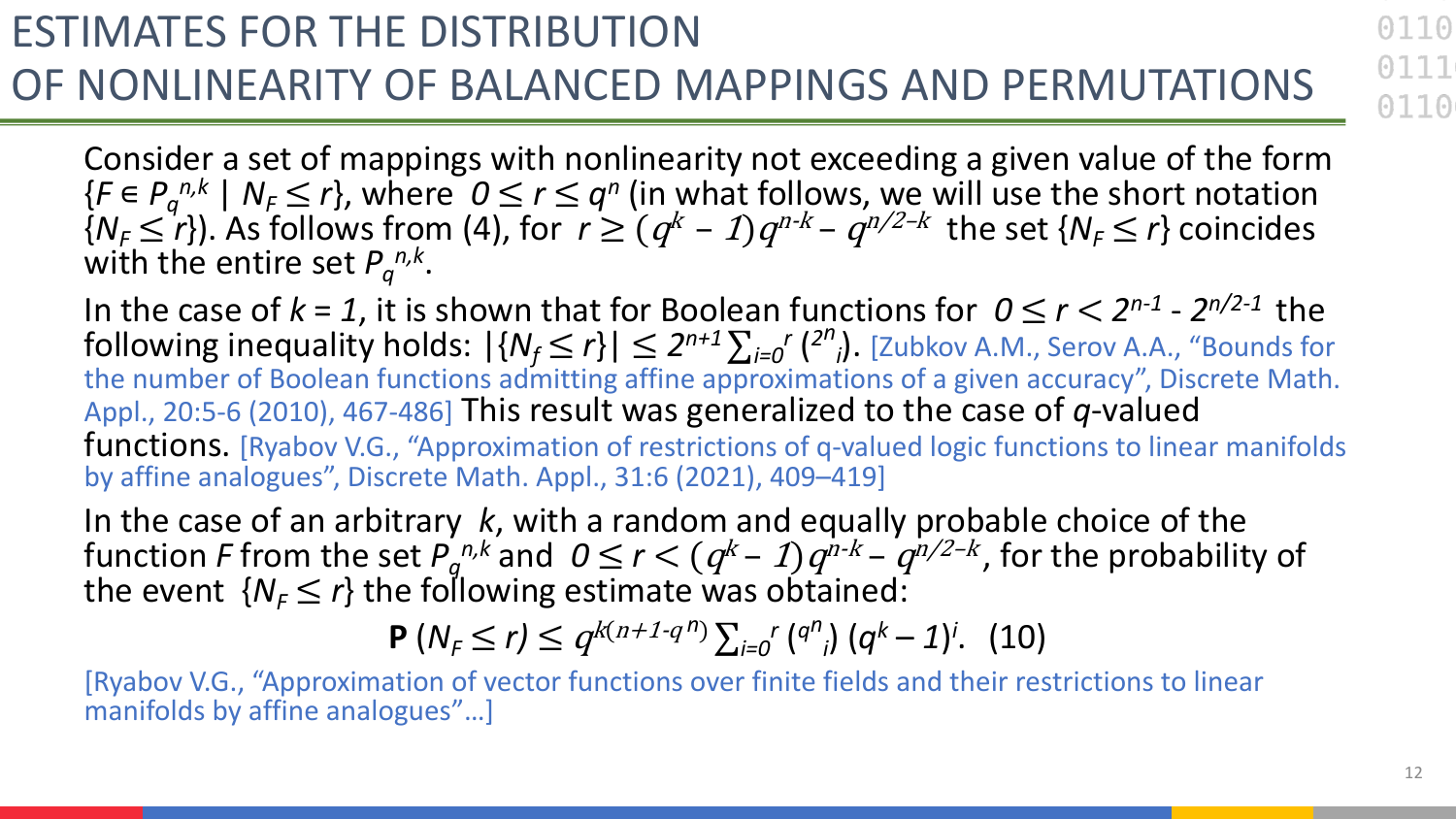0110

The following theorem holds for balanced mappings.

*Theorem. Let the mapping G be chosen randomly and with equal probability from the*   $s$ et  $B^{n,k}_{q}$ . Then for  $0 \leq r < q^n$  –  $q^{n-1}$  for the probability of the event  $\{N_{G} \leq r\}$  we have *the following estimate*

 $P(N_G \le r) \le (q^{n-k}!)^k \prod_{h=1}^k (q^{n+1} - q^h) \sum_{i=0}^r 1/(q^n - i)! \sum_{j=0}^j (-1)^j / j!$ . (11)

*Corollary. Let the mapping S be chosen randomly and with equal probability from the*   $\mathsf{Set}\ S_q^n.$  Then for  $0\leq r < q^n-q^{n-1}$  for the probability of the event  $\{\mathsf{N}_\mathcal{S}\leq r\}$  we have the *following estimate*

**P**  $(N_5 \le r)$  ≤  $\prod_{h=1}^n (q^{n+1} - q^h) \sum_{i=0}^r (1/(q^n - i)! \sum_{j=0}^r (-1)^j / j!$ . (12)

Applying formulas (10) and (12) to mappings from  $P_2^{4,4}$  and permutations from  $S_2^4$ , we obtain the relations **P** ( $N_F \le 7$ ) < 0,12 and **P** ( $N_S \le 7$ ) < 0,37. Thus, the nonlinearity of most Boolean mappings of the space  $\boldsymbol{F}_2{}^4$  into itself and permutations of this space is greater than or equal to *8*.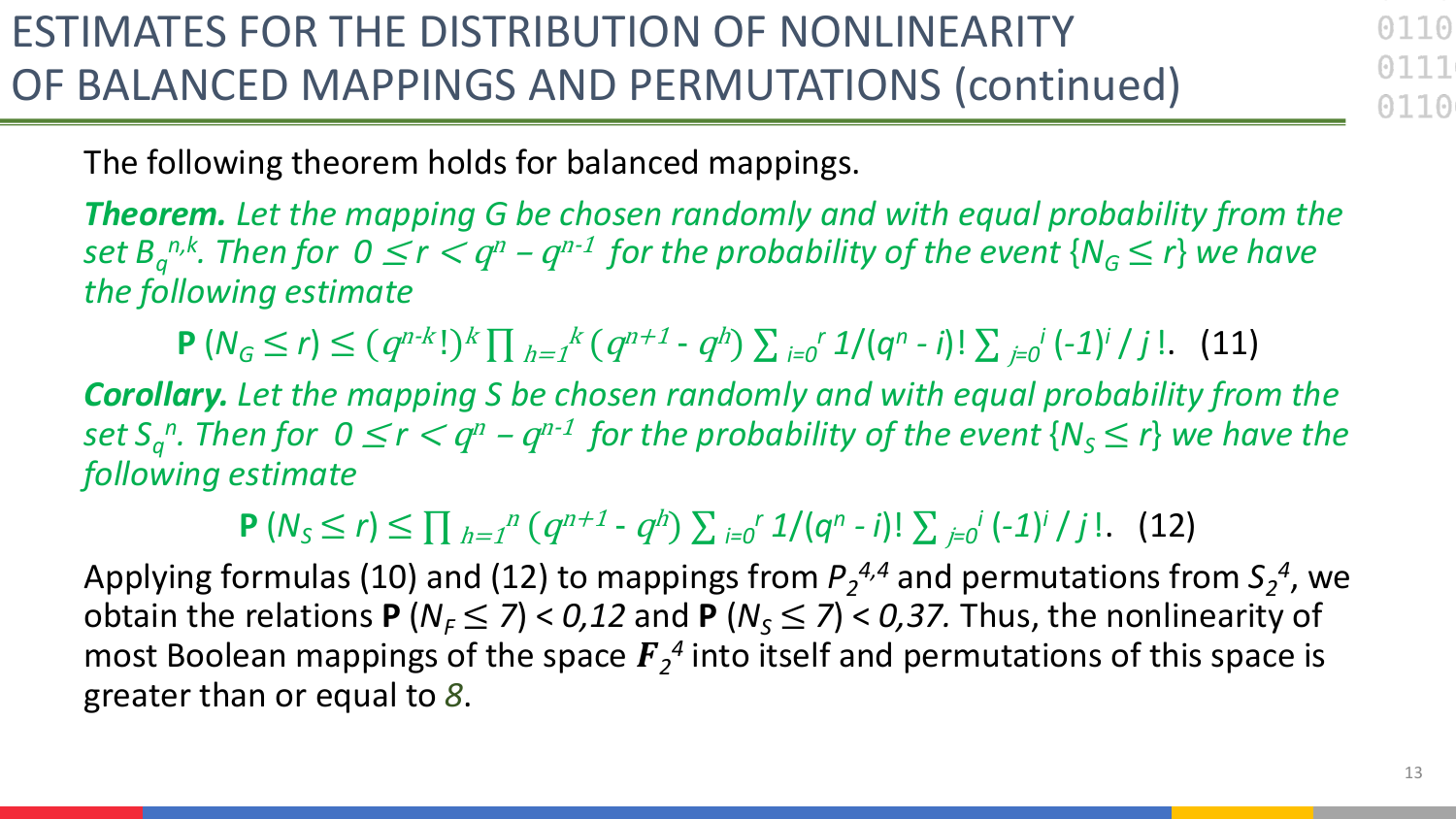For  $q = 2$  and even values of  $n \geq 2k$ , the alternative nonlinearity reaches the upper bound in (1) only in the case of Boolean vectorial bent functions.

For *q* > *2* and *k* = *1*, not all bent functions have maximum alternative nonlinearity (2) [Ryabov V.G., "Nonlinearity of bent functions over finite fields", Mat. Vopr. Kriptogr., 12:4 (2021), 87– 98. In Russian]. For k > 1, a similar situation occurs for *q*-valued vectorial bent functions.

*Method*. For  $q = p^m$ ,  $m ≥ 2$  and an even  $n/m$ , we take the bent function  $f ∈ P_q^{n/m,1}$  and represent the field  $F_q$  as an m-dimensional vector space on the field  $F_p$ . Then the mapping *F* whose coordinate functions are the coordinates *f* in this representation is a vectorial bent function from  $P_n^{n,m}$  [Ambrosimov A.S., "Properties of bent functions of q-valued logic over finite fields", Discrete Math. Appl., 4:4 (1994), 341-350; Ryabov V.G., "Criteria for the<br>Maximum Nonlinearity of a Function over a Finite Field", Diskr. Mat., 33:3 (2021), 79-91. In Russian].

*Example*. Take two bent functions from  $P_9^{2,1}$ :  $f_1 = x_1x_2$  with nonlinearity  $N_{f_1} = 64$  and  $f_1 = x_1^2 \oplus x_2^2$  with maximum poplinearity  $N = 71$  [Puckey MG "Maximally poplinear  $f_2 = x_1^2 \bigoplus 3x_2^2$  with maximum nonlinearity  $N_{f_2} = 71$  [Ryabov V.G., "Maximally nonlinear functions over finite fields", Diskr. Mat., 33:1 (2021), 47-63. In Russian]. The resulting vector functions from  $P_3^{4,2}$ , have the form:  $F_4 = \{2x_1x_3 \bigoplus x_1x_4 \bigoplus x_2x_3, x_1x_3 \bigoplus x_2x_4\}$  and  $F_2 = \left\{2x_1^2 \oplus 2x_3^2 \oplus x_4^2 \oplus 2x_1x_2 \oplus x_3x_4, x_1^2 \oplus x_2^2 \oplus 2x_3^2 \oplus 2x_3x_4\right\}$ . For their alternative  $\sum_{r=1}^{\infty} \frac{1}{r}$   $\sum_{r=1}^{\infty} \frac{1}{r} = \frac{1}{48}$  and  $\sum_{r=2}^{\infty} \frac{1}{r} = \frac{51}{16}$ . For nonlinearity and order of affinity:  $N_{F_1} = 64$ and  $N_{F_2}$  = 68; ard  $F_1 \ge 5$  and ard  $F_1 \ge 7$ .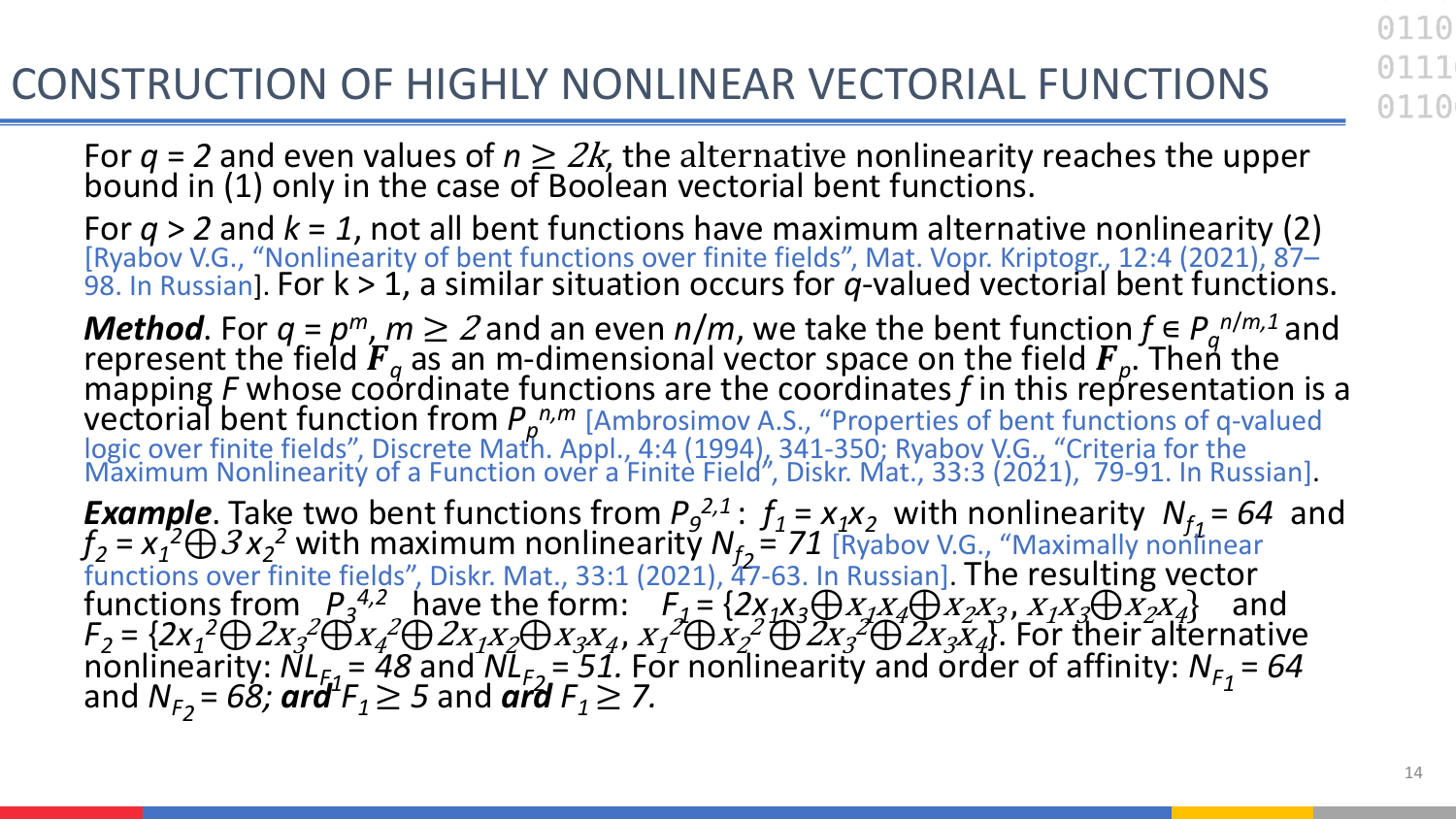0110 0110

In the case  $p = 2$ , if the alternative nonlinearity of a Boolean vectorial function  $F \in P_2^{n,2}$ satisfies the condition  $NL_F = 2^{n-1} - 2^{n/2-1}$ , then the following inequalities hold:

 $N_F \geq 3 \cdot (2^{n-2} - 2^{n/2-2})$ ; ard  $F \geq 3$  if  $n = 4$ , 6 and ard  $F \geq 4$  if  $n \geq 8$ . (12)

For *n* divisible by 4, the relations  $(12)$  hold for the Boolean vectorial bent function from  $P_2^{n,2}$ , which consists of the coordinates of the bent function from  $P_4^{n/2,1}$ .

[Ryabov V.G. "Approximation of vector functions over finite fields and their restrictions to linear manifolds by affine analogues"…].

In the case  $p = 3$ , the following statement is true.

**Statement.** If the alternative nonlinearity of a Boolean vectorial function  $F \in P_3^{n,2}$ satisfies the condition  $NL_F = 2 \cdot 3^{n-1} - 3^{n/2-1}$ , then the following inequalities hold:

 $N_F \geq 4 \cdot (2 \cdot 3^{n-2} - 3^{n/2-2})$ ; ard  $F \geq 4$ , if  $n = 2$ ; ard  $F \geq 7$ , if  $n = 4$ ; (13) ard  $F \geq 8$ , if  $n = 6$ ; ard  $F \geq 9$ , if  $n \geq 8$ .

*Corollary. For q = 9 and n divisible by 4, for a vector bent function*  $F \in P_3^{n,2}$  *consisting of the coordinates of a maximally nonlinear bent function f∈*  $P$ *<sub>9</sub><sup>n,1</sup>, the relations (13) hold.*